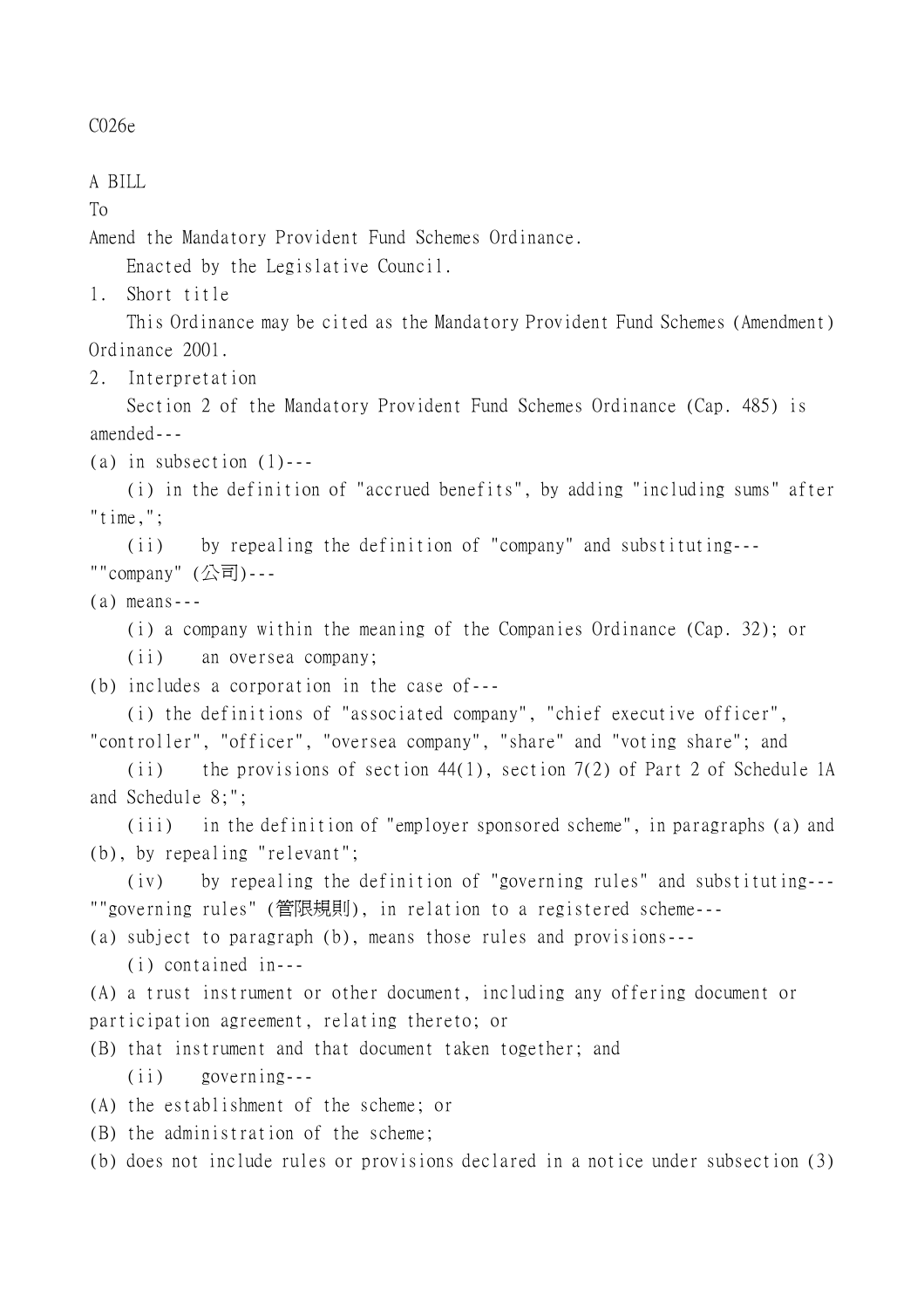to be rules or provisions to which this definition does not apply;";

(v) by repealing the definition of "mandatory contribution" and substituting--- ""mandatory contribution" (強制性供款) means---

(a) an amount that is paid or payable as a contribution to a registered scheme under section 7A or 7C; or

(b) minimum MPF benefits, to which section 5(1)(b) of Schedule 2 to the Mandatory Provident Fund Schemes (Exemption) Regulation (Cap. 485 sub. leg.) applies, that have been transferred to a registered scheme;";

(vi) in the definition of "master trust scheme"---

(A) in paragraph (a), by repealing "relevant";

(B) in paragraph (c), by repealing "first-mentioned scheme," and substituting "first-mentioned scheme; and";

(C) by adding---

"(d) persons who, having benefits in an ORSO exempted scheme, or an ORSO registered scheme, within the meaning of section 2(1) of the Mandatory Provident Fund Schemes (Exemption) Regulation (Cap. 485 sub. leg.), wish to have those benefits transferred to the first-mentioned scheme,";

(vii) in the definition of "oversea company", by repealing "company" where it secondly appears and substituting "body corporate";

(viii) in the definition of "participating employer", by repealing "relevant";

(ix) in the definition of "retirement age", by repealing "a relevant" and substituting "an";

 $(x)$  by adding---

""corporation" (法團) means a body corporate which is incorporated in a place outside Hong Kong and is not an oversea company;

"minimum MPF benefits" (最低強制性公積金利益) has the same meaning as in section 1(1) of Schedule 2 to the Mandatory Provident Fund Schemes (Exemption) Regulation (Cap. 485 sub. leg.);

"offering document" (要約文件), in relation to a registered scheme, means a document---

(a) containing information on the scheme; and

(b) inviting participation in the scheme by prospective participating employers and prospective members of the scheme;

"participation agreement" (參與協議), in relation to a registered scheme, means an agreement---

(a) between a participating employer and the approved trustee of the scheme for the employer and his employees to participate in the scheme;

(b) between a self-employed person and the approved trustee of the scheme for the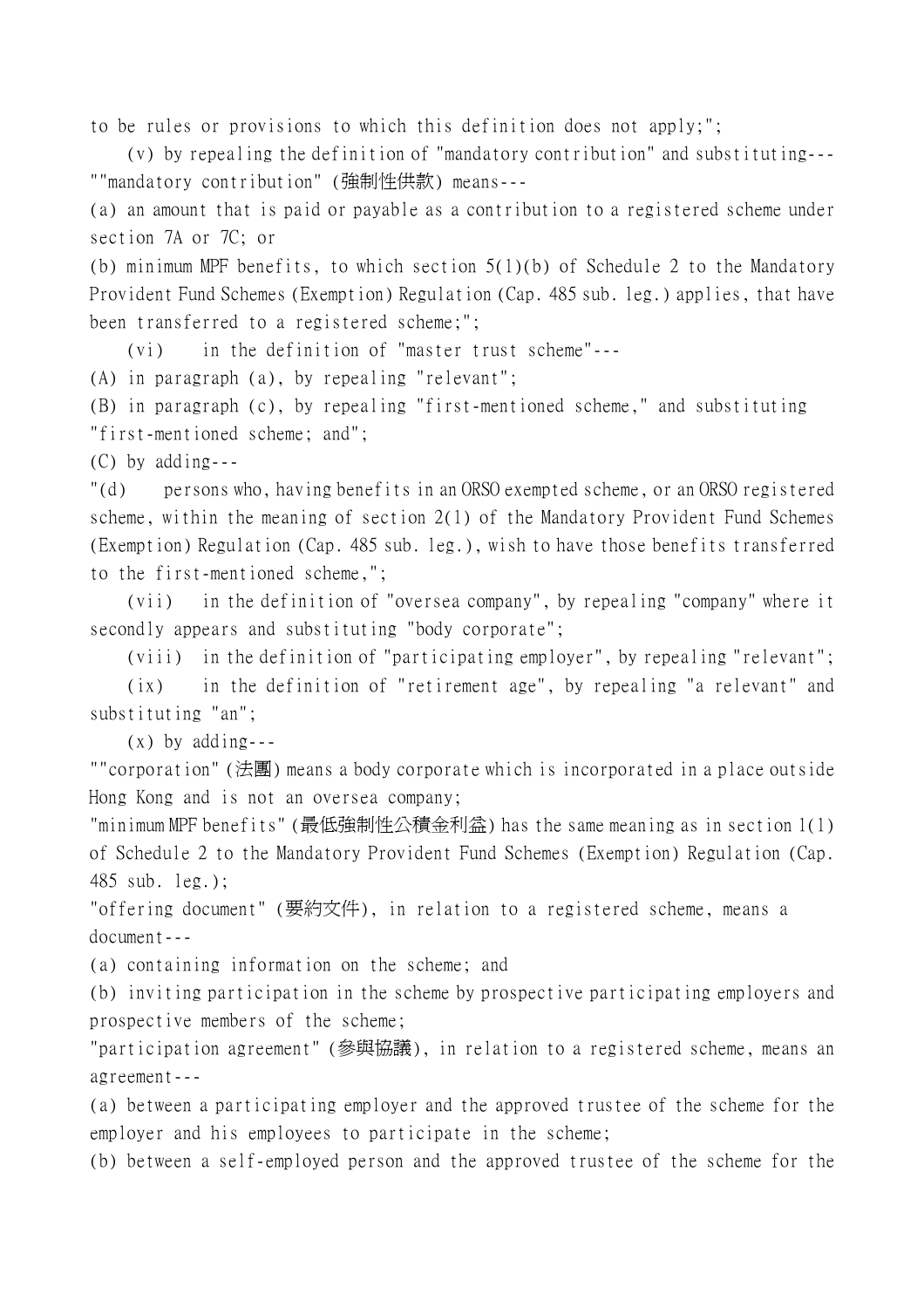self-employed person to participate in the scheme;

(c) between a person intending to maintain a preserved account in the scheme and the approved trustee of the scheme;

"preserved account" (保留帳戶) has the same meaning as in section 2 of the Mandatory Provident Fund Schemes (General) Regulation (Cap. 485 sub. leg.);

"working day" (工作日) means any day other than---

(a) a public holiday;

(b) a gale warning day or black rainstorm warning day within the meaning of section 71(2) of the Interpretation and General Clauses Ordinance (Cap. 1)."; (b) by adding---

 "(3) The Authority may, by notice published in the Gazette, and subject to such conditions, if any, as are specified in the notice, declare rules or provisions specified in the notice to be rules or provisions to which the definition of "governing rules" does not apply.

(4) For the avoidance of doubt, it is hereby declared that a notice published under subsection (3) is subsidiary legislation.".

3. Functions of Authority

Section  $6E(1)$  is amended by adding---

"(ea) to consider and propose reforms of the law relating to occupational retirement schemes or provident fund schemes;

(eb) to promote and encourage the development of the retirement scheme industry in Hong Kong, including the adoption of a high standard of conduct and sound prudent business practices by trustees and other service providers;".

4. Section added

The following is added after section 60---

"6QA. Authority may borrow money

The Authority may, with the approval of the Financial Secretary, borrow money on such security or other conditions as it considers expedient.".

5. Employer to arrange for employees to

become scheme members

Section  $7(3)(b)(ii)$  is amended by adding "the beginning of" before "the date". 6. Employer and relevant employees required

to contribute to registered scheme

Section 7A is amended---

(a) in subsection (7), by repealing "income" and substituting "relevant income earned";

(b) in subsection (10), in the definition of "contribution period", in paragraphs (a), (b) and (c), by adding "or should pay" after "pays".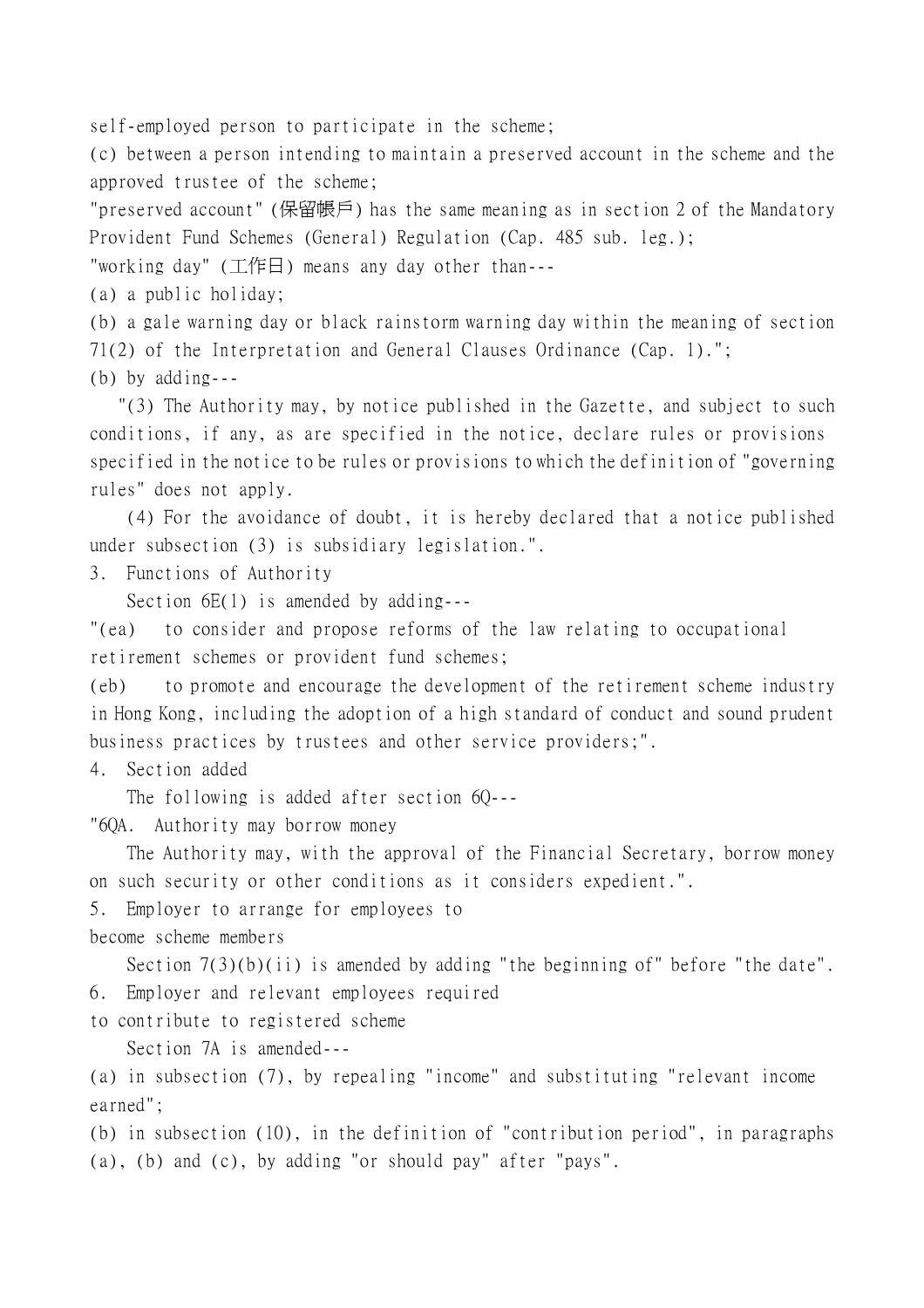7. Duty of self-employed person to

become scheme member

Section 7C is amended---

(a) in subsection (1)(b), by adding "subject to the provisions of the Mandatory Provident Fund Schemes (General) Regulation (Cap. 485 sub. leg.)," after "must,"; (b) in subsection (2), in the definition of "the relevant time", in paragraph (b), by repealing "the date on which the person becomes self-employed" and substituting "the beginning of the date on which the person becomes self-employed"; (c) by adding---

"(6) This section does not apply to a self-employed person who is---

(a) less than 18 years of age; or

(b) of or more than retirement age.".

8. Voluntary contributions

Section 11 is amended---

(a) by repealing subsections (1) and (2) and substituting---

 "(1) The employer of a person may arrange for the person to join and pay contributions to a registered scheme notwithstanding that the person is less than 18 years of age or is of or more than retirement age. The employer may pay contributions to the scheme in respect of the person, but is not obliged to do so, whether or not the person pays contributions to the scheme whilst being of that age.

(2) A self-employed person may join and pay contributions to a registered scheme notwithstanding that the person is less than 18 years of age or is of or more than retirement age.";

(b) by repealing subsection (7) and substituting---

"(7) Any contributions---

(a) paid to a registered scheme as provided by this section; or

(b) consisting of any benefits, other than minimum MPF benefits to which section 5(1)(b) of Schedule 2 to the Mandatory Provident Fund Schemes (Exemption) Regulation (Cap. 485 sub. leg.) applies, of a member of an ORSO exempted scheme, or an ORSO registered scheme, within the meaning of section 2(1) of the Mandatory Provident Fund Schemes (Exemption) Regulation

(Cap. 485 sub. leg.), transferred to a registered scheme,

are voluntary, but are subject to the governing rules of the scheme.".

9. Approval of trustees

Section 20 is amended by adding---

"(12) Where the Authority---

(a) has decided that it is appropriate to---

(i) amend any conditions imposed under subsection (8) or this subsection with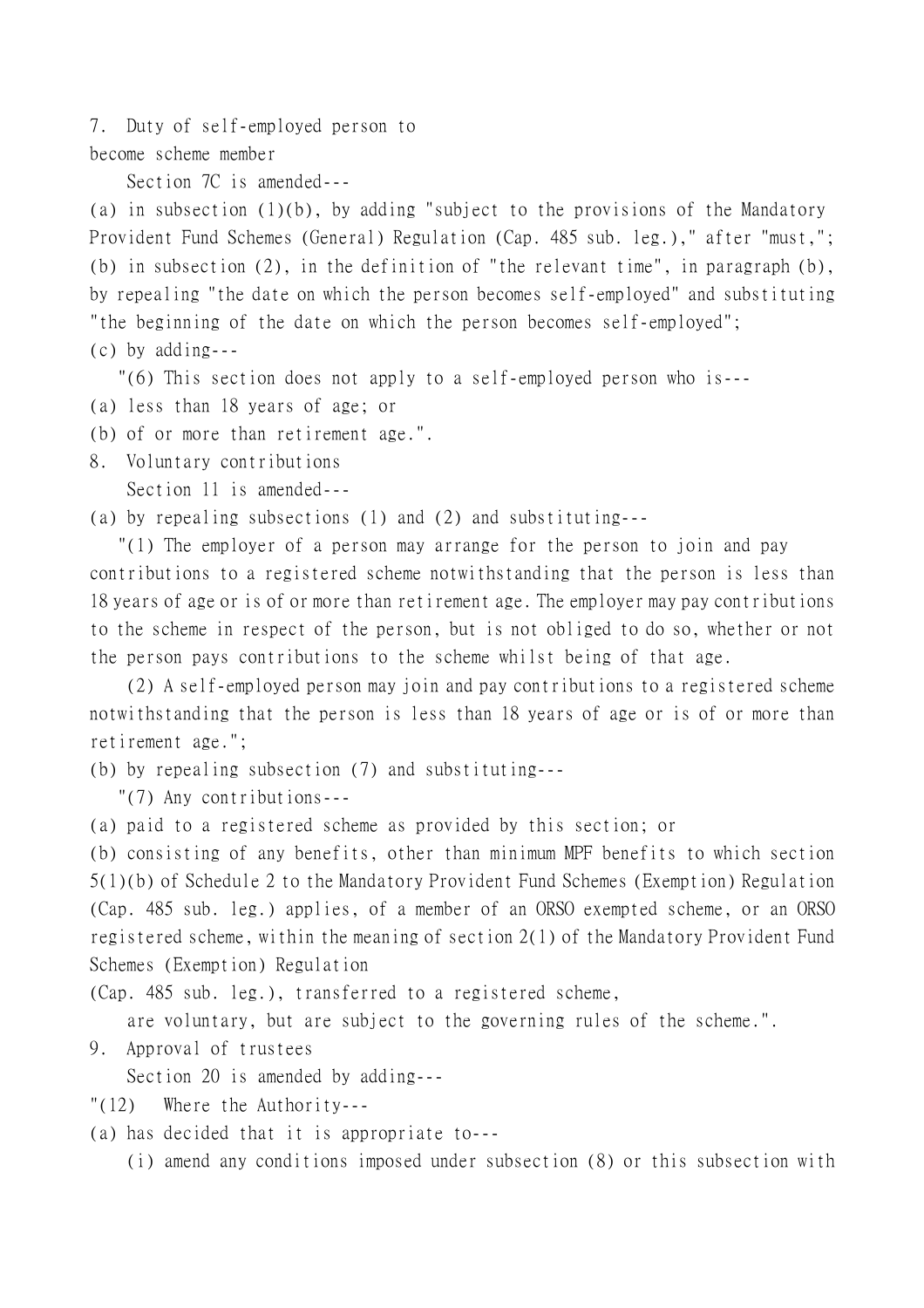respect to the conduct of an approved trustee's business; or

(ii) impose conditions with respect to the conduct of an approved trustee's business; and

(b) has given to the approved trustee---

(i) not less than 7 working days' advance notice of its decision, specifying its grounds; and

(ii) an opportunity to make written representations as to why the conditions should not be amended or imposed,

then the Authority may---

(i) by written notice served on the approved trustee---

(A) amend any conditions imposed under subsection (8) or this subsection with respect to the conduct of the approved trustee's business; or

(B) impose conditions with respect to the conduct of the approved trustee's business; and

(ii) if the notice is accompanied by a certificate of approval issued by the Authority specifying the conditions imposed under this section with respect to the conduct of the approved trustee's business as those conditions are in force after the service of the notice, require the approved trustee to surrender to the Authority the last certificate of approval issued under this section to the approved trustee not later than 7 working days after the service of the notice.

(13) The Authority may waive a person's compliance with a condition imposed under subsection (8) or (12)---

(a) in a particular case; and

(b) where the person satisfies the Authority that such compliance is not, or has not been, reasonably practicable in all the circumstances of that case.".

10. Application for registration as employer sponsored scheme or master trust scheme Section 21 is amended---

(a) in subsection (8)(b), by repealing "on behalf of any relevant employee or self-employed person." and substituting---

"on behalf of---

(i) any relevant employee; or

(ii) any self-employed person who is 18 years of age or over and below retirement age.";

(b) by adding---

 "(8A) Without prejudice to the operation of subsection (8), on registering a provident fund scheme, the Authority may impose such conditions with respect to the administration or marketing of the scheme as it considers appropriate."; (c) in subsection (11), by adding "and, if the Authority has imposed conditions under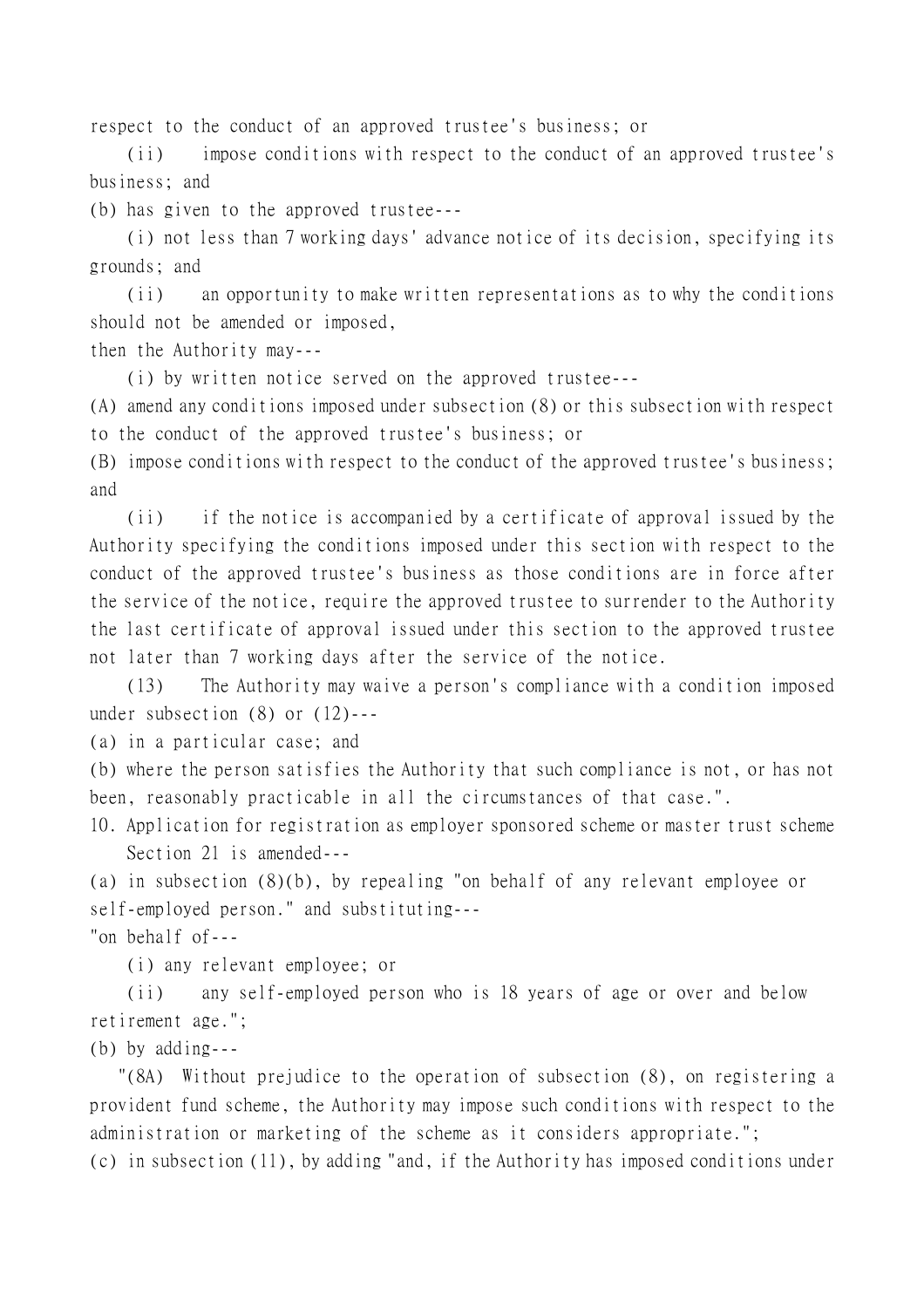subsection (8A) with respect to the administration or marketing of the scheme, must specify those conditions in the certificate or in a document accompanying the certificate" after "registration";

(d) by adding---

"(12) Where the Authority---

(a) has decided that it is appropriate to---

(i) amend any conditions imposed under subsection (8A) or this subsection with respect to the administration or marketing of a registered scheme; or

(ii) impose conditions with respect to the administration or marketing of a registered scheme; and

(b) has given to the approved trustee---

(i) not less than 7 working days' advance notice of its decision, specifying its grounds; and

(ii) an opportunity to make written representations as to why the conditions should not be amended or imposed,

then the Authority may---

(i) by written notice served on the approved trustee---

(A) amend any conditions imposed under subsection (8A) or this subsection with respect to the administration or marketing of the scheme; or

(B) impose conditions with respect to the administration or marketing of the scheme; and

(ii) if the notice is accompanied by a certificate

of registration issued by the Authority specifying the conditions imposed under this section with respect to the administration or marketing of the scheme as those conditions are in force after the service of the notice, require the approved trustee to surrender

to the Authority the last certificate of registration issued under this section to the approved trustee not later than 7 working days after the service of the notice.

(13) The Authority may waive a person's compliance with a condition imposed under subsection (8A) or (12)---

(a) in a particular case; and

(b) where the person satisfies the Authority

that such compliance is not, or has not

been, reasonably practicable in all the circumstances of that case.".

11. Applications for registration of schemes

as industry schemes

Section 21A is amended---

(a) in subsection (8), by repealing "or self-employed person who is employed or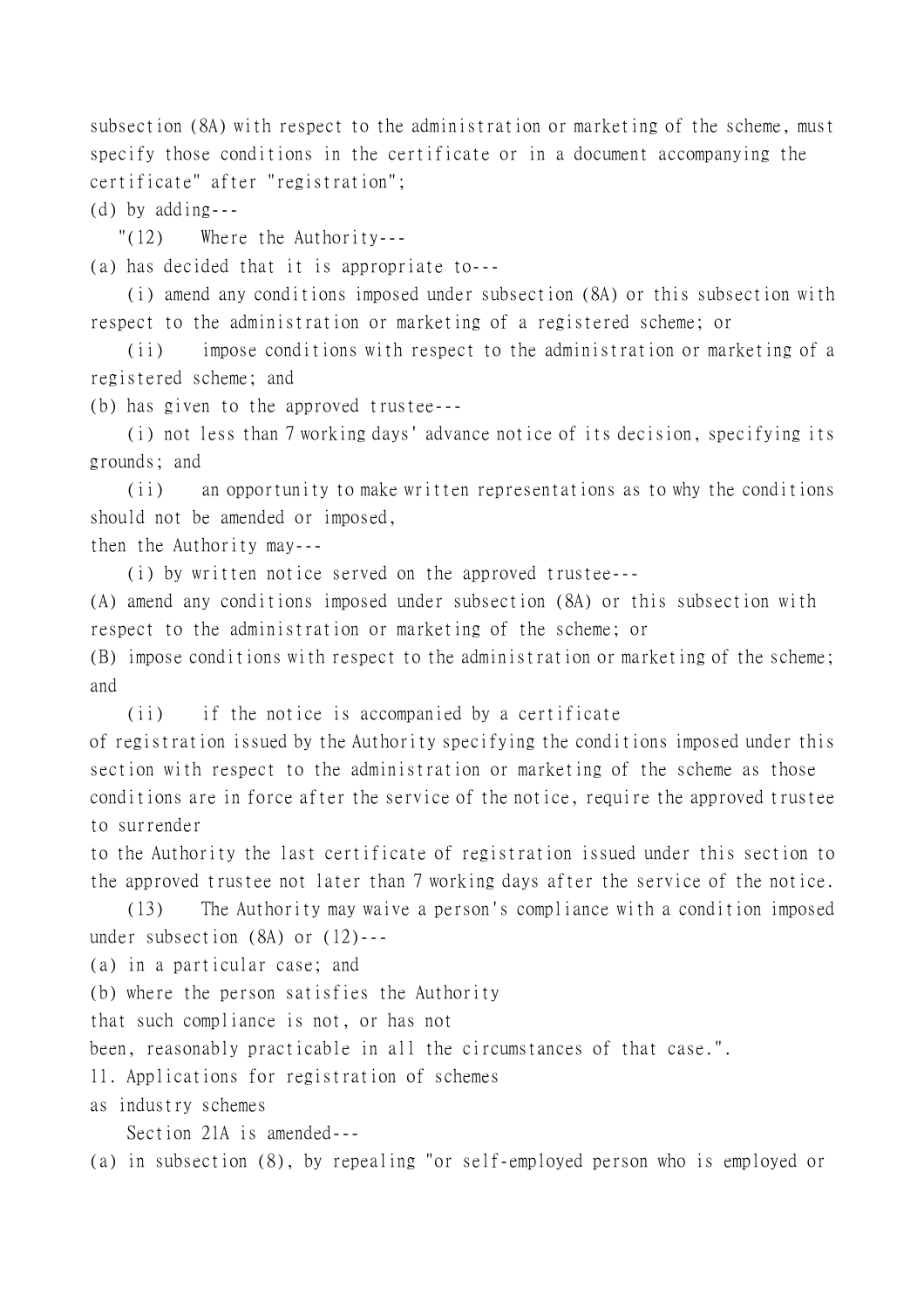engaged" and substituting "who is employed, or any self-employed person who is 18 years of age or over and below retirement age and engaged,"; (b) by adding---

 "(8A) Without prejudice to the operation of subsection (8), on registering a provident fund scheme as an industry scheme, the Authority may impose such conditions with respect to the administration or marketing of the scheme as it considers appropriate.";

(c) in subsection (11)(b), by adding "and, if the Authority has imposed conditions under subsection (8A) with respect to the administration or marketing of the scheme, must specify those conditions in the certificate or in a document accompanying the certificate" after "registration";

(d) by adding---

"(12) Where the Authority---

(a) has decided that it is appropriate to---

(i) amend any conditions imposed under subsection (8A) or this subsection with respect to the administration or marketing of a registered scheme; or

(ii) impose conditions with respect to the administration or marketing of a registered scheme; and

(b) has given to the approved trustee---

(i) not less than 7 working days' advance notice of its decision, specifying its grounds; and

(ii) an opportunity to make written representations as to why the conditions should not be amended or imposed,

then the Authority may---

(i) by written notice served on the approved trustee---

(A) amend any conditions imposed under subsection (8A) or this subsection with respect to the administration or marketing of the scheme; or

(B) impose conditions with respect to the administration or marketing of the scheme; and

(ii) if the notice is accompanied by a certificate

of registration issued by the Authority specifying the conditions imposed under this section with respect to the administration or marketing of the scheme as those conditions are in force after the service of the notice, require the approved trustee to surrender to the Authority the last certificate of registration issued under this section to the approved trustee not later than 7 working days after the service of the notice.

(13) The Authority may waive a person's compliance with a condition imposed under subsection (8A) or (12)---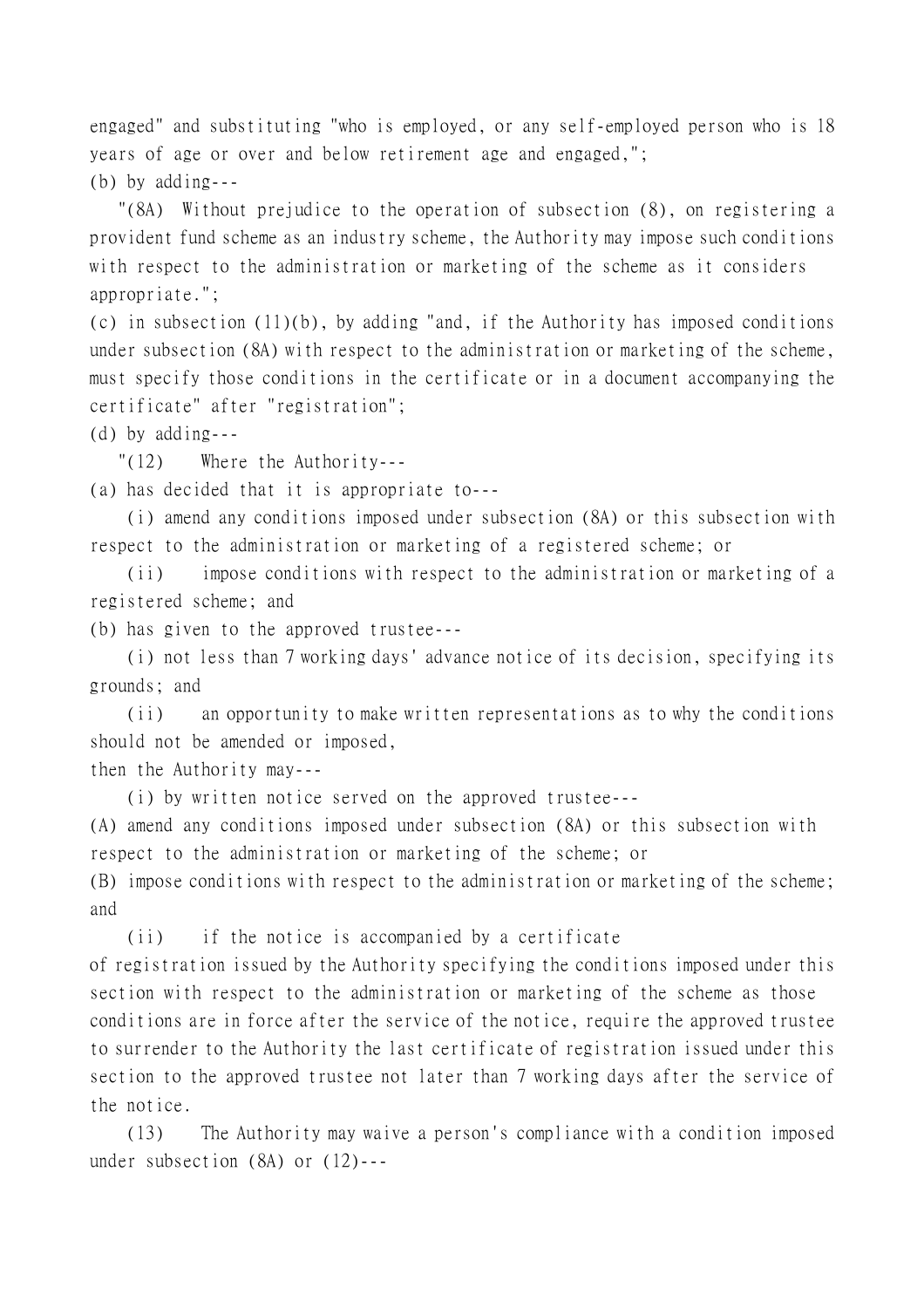(a) in a particular case; and (b) where the person satisfies the Authority that such compliance is not, or has not been, reasonably practicable in all the circumstances of that case.". 12. Winding up of registered schemes otherwise than in accordance with section 34 or 34D

Section 34A(1) is amended by adding "or 34D" after "section 34". 13. Section added

The following is added after section 34C---

"34D. Cancellation of registration of registered scheme which has no scheme members, etc.

(1) On being satisfied on the application of the approved trustee of a registered scheme that the scheme has no scheme members, no scheme assets and no liabilities (including obligations to participating employers and scheme members), the Authority must cancel the registration of the scheme.

(2) An application must---

(a) be in a form approved by the Authority; and

(b) contain such information, and be accompanied by such documents, as are specified in the form.

(3) The Authority may, by written notice, require an applicant to provide such additional information and documents as are reasonably necessary to enable it to determine the application. If such a requirement is not complied with within a reasonable time specified in the notice, the Authority may reject the application.". 14. Section added

The following is added---

"42B. Immunity

No civil liability shall be incurred by the Authority, a director of the Authority or an employee of the Authority in respect of anything done, or omitted to be done, by the Authority, director or employee, as the case may be, in good faith in the performance or purported performance of any function under this Ordinance.". 15. Offences by approved trustees

Section 43A(3) is amended by adding ",  $20(12)(ii)$ ,  $21(12)(ii)$  or  $21A(12)(ii)$ " after "section 14(3)".

16. Offences by self-employed persons

Section 43C(1) is amended by adding "who is 18 years of age or over and below retirement age" after "self-employed person".

17. Application and interpretation of

sections 45B and 45C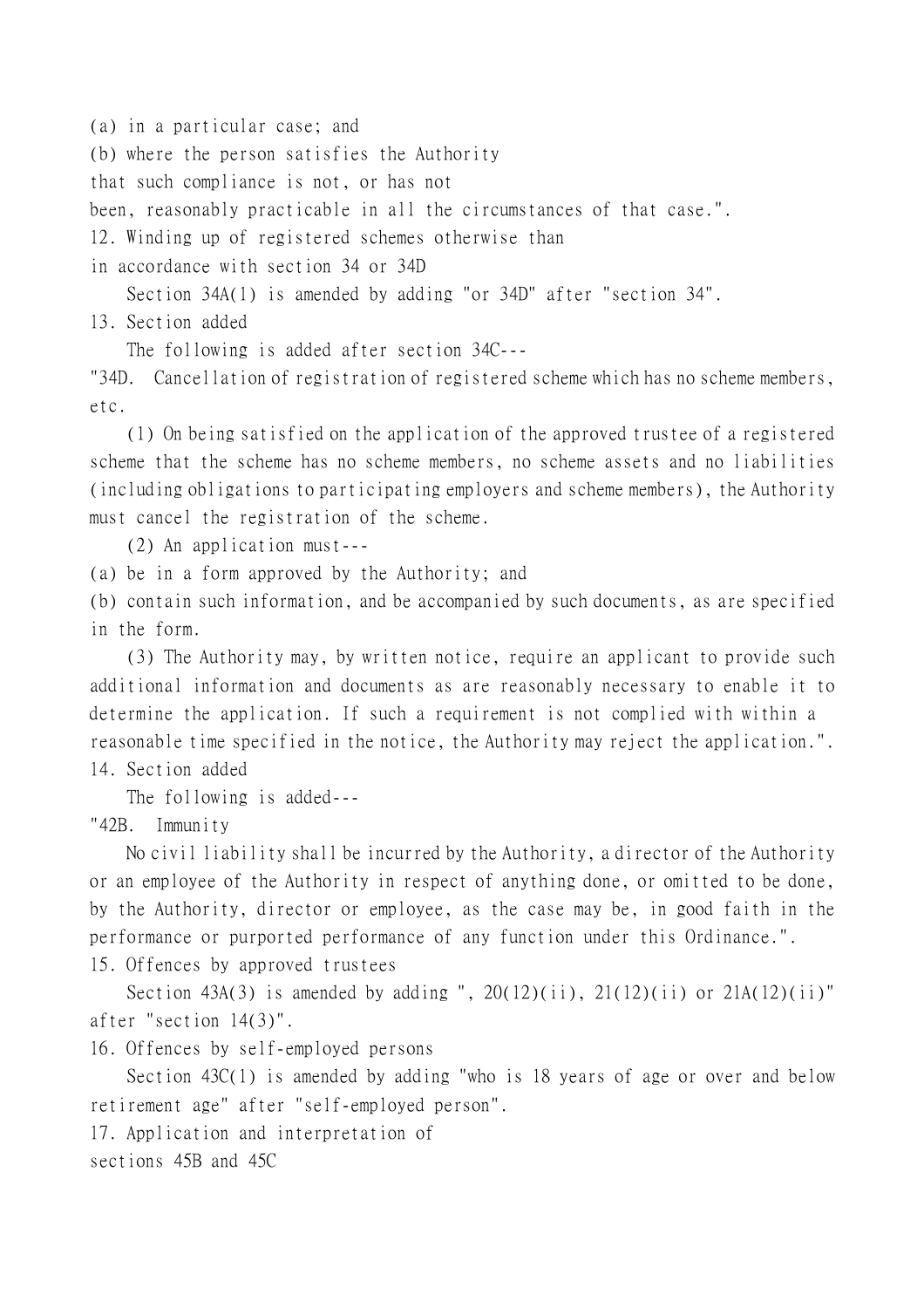Section 45(1) is repealed and the following substituted---

"(1) Sections 45B and 45C apply to---

- (a) approved trustees;
- (b) participating employers; and
- (c) self-employed persons who are 18 years of age or over and below retirement age.".
- 18. Regulations

Section 46(1A) is amended---

(a) in paragraph (r), by repealing "擔保" and substituting "保證";

(b) by adding---

"(wa) requiring the guarantor of an approved pooled investment fund, within the meaning of section 2 of the Mandatory Provident Fund Schemes (General) Regulation (Cap. 485 sub. leg.), to maintain adequate reserves so as to provide investment guarantees;".

19. Exempt persons

Schedule 1 is amended, in Part I, in item  $7(2)$ , in the definition of "relevant" time", in paragraph (b), by adding "the beginning of" before "the date".

20. Decisions which may be the subject of an appeal

Schedule 6 is amended---

(a) by adding after section 2---

"2A. A decision of the Authority amending conditions imposed on an approved trustee.

2B. A decision of the Authority imposing conditions on an approved trustee subsequent to the trustee's approval.";

(b) by adding after section 6---

"6A. A decision of the Authority amending conditions imposed on the administration or marketing of a registered scheme.

6B. A decision of the Authority imposing conditions on the administration or marketing of a registered scheme subsequent to the scheme's registration.".

21. Consequential and other amendments to

Mandatory Provident Fund Schemes

(General) Regulation

The provisions of the Mandatory Provident Fund Schemes (General) Regulation (Cap. 485 sub. leg.) are amended as specified in the Schedule.

SCHEDULE [s. 21]

Consequential and Other Amendments to Mandatory

Provident Fund Schemes (General) Regulation

1. Interpretation

Section 2 of the Mandatory Provident Fund Schemes (General) Regulation (Cap. 485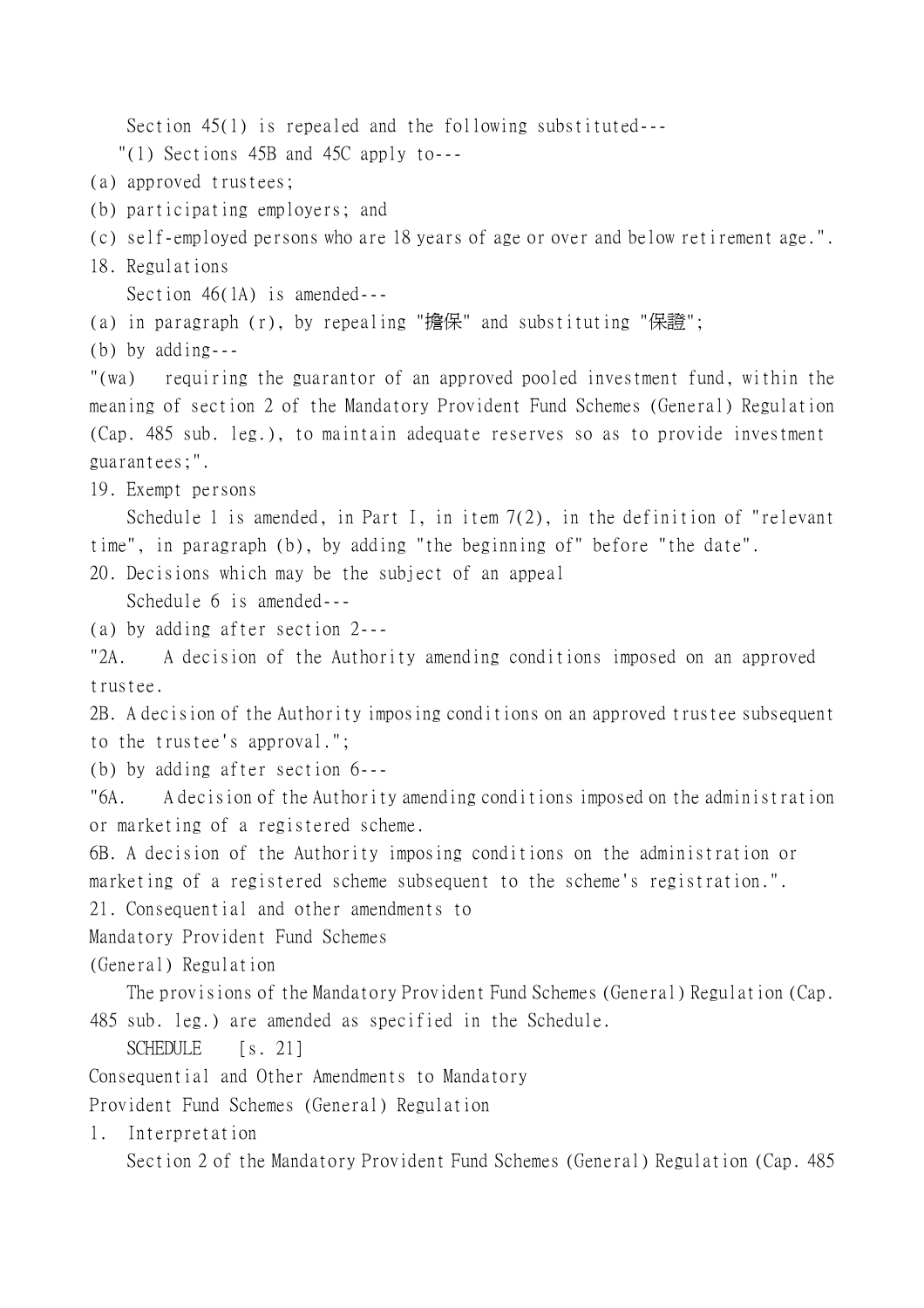sub. leg.) is amended--- (a) by repealing the definition of "corporation"; (b) in the definition of "preserved account", by repealing everything after and including "includes" and substituting--- "includes--- (a) a former contribution account of the member retained in the scheme under section  $147(6)$ ; (b) the member's benefits, if any, transferred to the scheme from an ORSO exempted scheme or an ORSO registered scheme;"; (c) by repealing the definition of "working day"; (d) by adding--- ""ORSO exempted scheme" (職業退休豁免計劃) has the same meaning as in section 2(1) of the Mandatory Provident Fund Schemes (Exemption) Regulation (Cap. 485 sub. leg.); "ORSO registered scheme" (職業退休註冊計劃) has the same meaning as in section 2(1) of the Mandatory Provident Fund Schemes (Exemption) Regulation (Cap. 485 sub.  $leg.$ ;". 2. What is an approved pooled investment fund for the purposes of this Regulation? Section 6 is amended--- (a) in subsection (2), by repealing the second sentence; (b) by adding--- "(3) Where the Authority--- (a) has decided that it is appropriate to--- (i) amend any conditions imposed under subsection (2) or this subsection on an approved pooled investment fund; or (ii) impose conditions on an approved pooled investment fund; and (b) has given to the investment manager, insurer or trustee concerned--- (i) not less than 7 working days' advance notice of its decision, specifying its grounds; and (ii) an opportunity to make written representations as to why the conditions should not be amended or imposed, then the Authority may, by written notice served on the investment manager, insurer or trustee--- (i) amend any conditions imposed under subsection (2) or this subsection on the investment fund; or (ii) impose conditions on the investment fund.

(4) The Authority may waive a person's compliance with a condition imposed under subsection  $(2)$  or  $(3)$ ---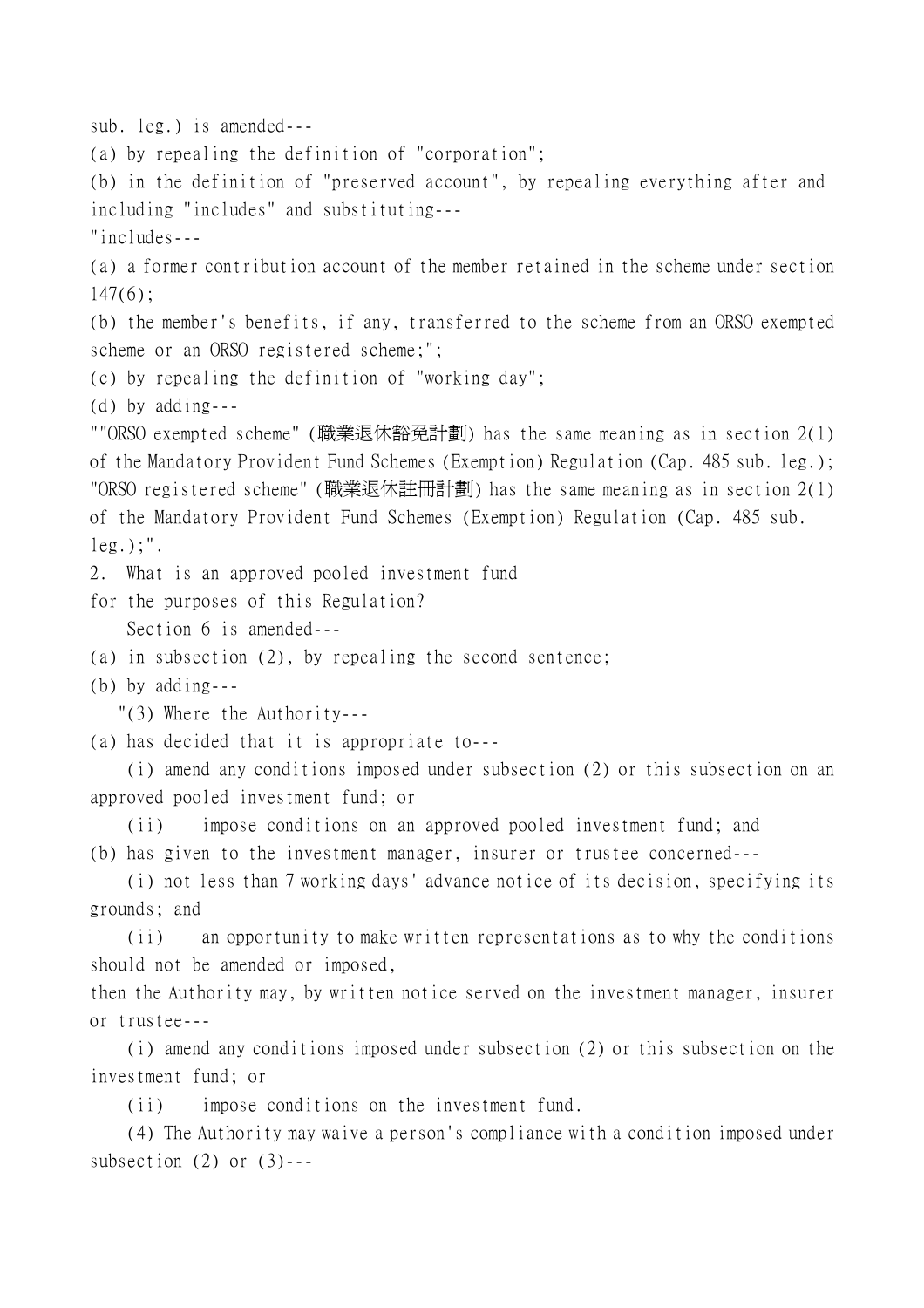(a) in a particular case; and

(b) where the person satisfies the Authority that such compliance

is not, or has not been, reasonably practicable in all the circumstances of that case.".

3. Non-refusal of scheme applicants Section 31 is amended---

(a) in subsection (1), by repealing "or by a self-employed person" and substituting ", or by a self-employed person who is 18 years of age or over and below retirement age,";

(b) in subsection (5)(b), by adding "and who is 18 years of age or over and below retirement age," after "former self-employed person,".

4. Requirements with respect to voluntary contributions

Section 33(3) is repealed and the following substituted---

 "(3) If a member of the scheme so requests, accrued benefits derived from voluntary contributions made by or in respect of the member must be paid to the member as provided by the governing rules of the scheme. Where any of those voluntary contributions are required to be made by the scheme member's employer, then the governing rules of the scheme must, not later than 6 months after the commencement of this subsection, provide for the payment of any accrued benefits derived from voluntary contributions if the employer has failed to make such a required voluntary contribution to the scheme within 6 months after---

(a) if the amount of the voluntary contributions required to be made by the employer is determined by reference to the income derived from the employee's employment with the employer, the end of the period covered by the payment of such income;

(b) if the amount of the relevant contributions required to be made by the employer is determined by reference to a period of employment of the employee with the employer, the end of such period.".

5. Amendments to governing rules of registered scheme

not to take effect without Authority's approval

Section 63 is amended---

(a) in subsections (1) and (2), by repealing "An" and substituting "Subject to subsection (2A), an";

(b) by adding---

 "(2A) Subsections (1) and (2) shall not apply to an amendment proposed to be made or made to the governing rules in respect of or by a participation agreement of a registered scheme if the amendment is in a form approved by the Authority for the purposes of this section.".

6. Eligibility of delegate of custodian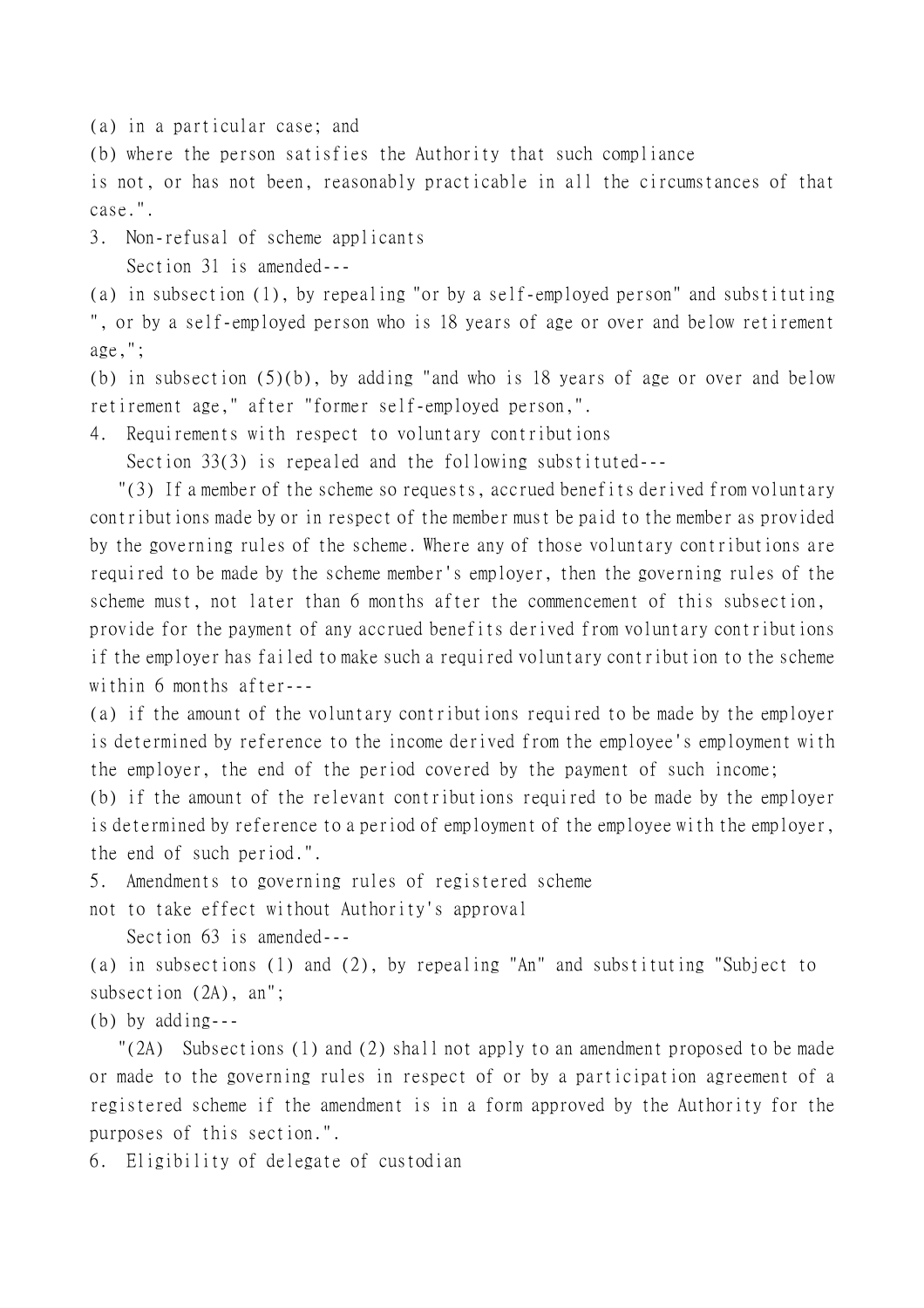Section 71 is amended---

(a) by renumbering it as section 71(1);

(b) by adding---

"(2) The approved trustee of a registered scheme must ensure that---

(a) if the custodian of scheme assets is appointed under section 50(1), the contract for the appointment prohibits the custodian from delegating the custodian's function as a custodian to a person who is not eligible under subsection (1) to be a delegate of the custodian;

(b) if the trustee is the custodian of the scheme assets in accordance with section 50(2), the trustee does not delegate the trustee's function as a custodian to a person who is not eligible under subsection (1) to be a delegate of the custodian.

(3) The approved trustee of a registered scheme who, without reasonable excuse, fails to comply with a requirement imposed on the trustee by subsection (2) commits an offence and is liable on conviction to a fine at level 5.".

7. Subcustodial agreement

Section 72 is amended---

(a) by renumbering it as section 72(1);

(b) by adding---

"(2) The approved trustee of a registered scheme must ensure that---

(a) if the custodian of scheme assets is appointed under section 50(1), the contract for the appointment prohibits the custodian from entering into an agreement with a person providing for any of the custodian's functions to be delegated to that person unless the agreement complies with subsection (1);

(b) if the trustee is the custodian of the scheme assets in accordance with section 50(2), the trustee does not enter into an agreement with a person providing for any of the custodian's functions to be delegated to that person unless the agreement complies with subsection (1).

(3) The approved trustee of a registered scheme who, without reasonable excuse, fails to comply with a requirement imposed on the trustee by subsection (2) commits an offence and is liable on conviction to a fine at level 5.".

8. Separate account for each scheme member

Section 78 is amended---

(a) by repealing subsection  $(6)(a)$ ,  $(b)$ ,  $(c)$ ,  $(d)$ ,  $(e)$  and  $(f)$  and substituting---

"(a) a sub-account specifying---

(i) the contributions paid under section 7A(1)(a) or (2)(a) of the Ordinance in respect of the member by the member's current employer as mandatory contributions;

(ii) any contribution surcharges paid by the member's employer on arrears if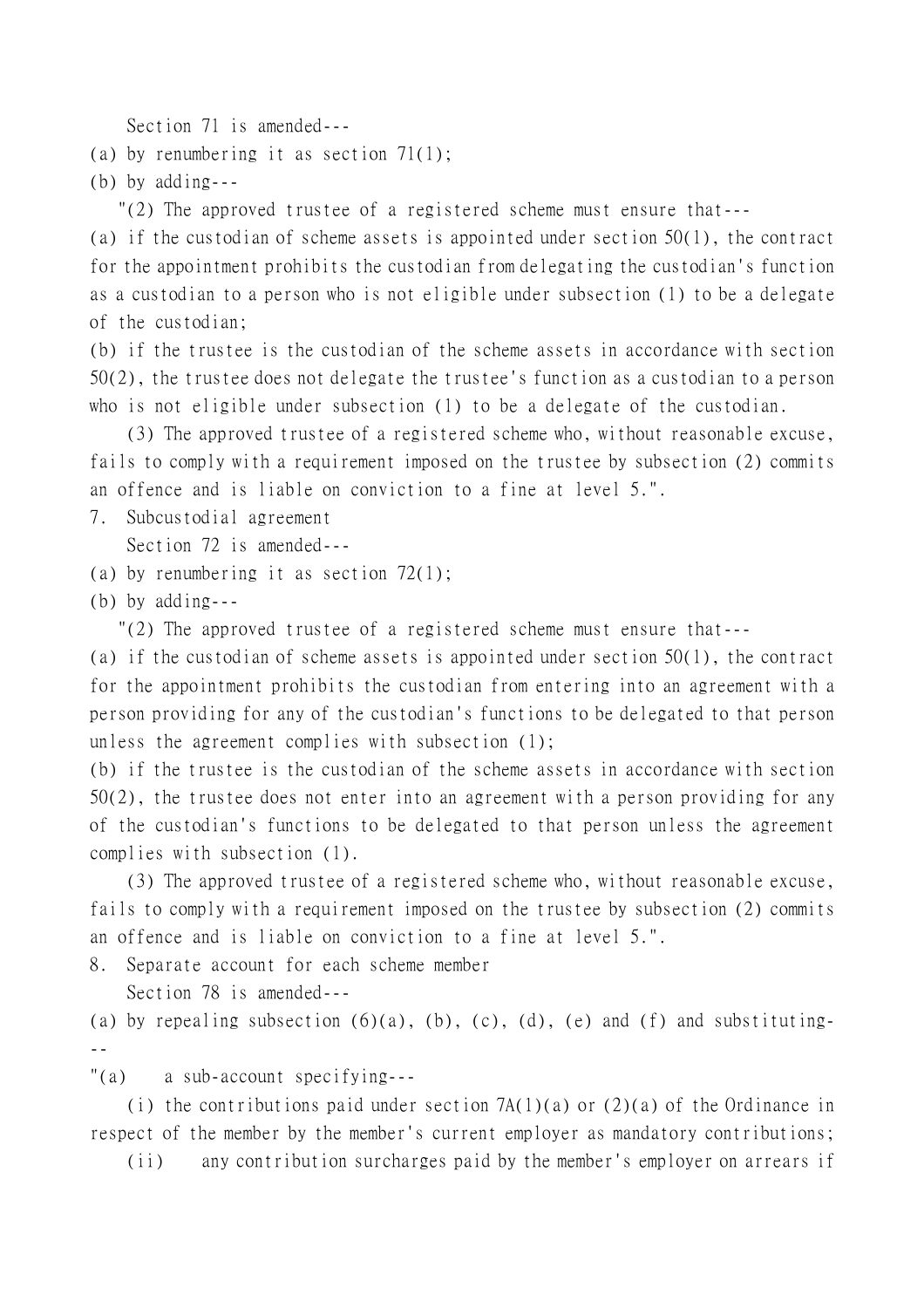the relevant income of the employee is less than the minimum level of relevant income per month and there is not a sub-account as referred to in paragraph (b);

(iii) the member's minimum MPF benefits (if any), to which section 5(1)(b) of Schedule 2 to the Mandatory Provident Fund Schemes (Exemption) Regulation (Cap. 485 sub. leg.) applies, transferred to the scheme which are attributable to the current employer's contributions;

(iv) the income or profits arising from any investments of the contributions, surcharges and benefits mentioned in any of subparagraphs (i), (ii) and (iii), but taking into account any losses in respect thereof;

(b) a sub-account specifying---

(i) the member's contributions paid under section  $7A(1)(b)$  or  $(2)(b)$  of the Ordinance by the member's current employer on behalf of the member as mandatory contributions;

(ii) any contribution surcharges paid by the member's employer on arrears  $if---$ 

(A) the relevant income of the employee is not less than the minimum level of relevant income per month;

(B) the contributions have been made under subparagraph (i) in respect of the member; or

(C) the minimum MPF benefits have been transferred under subparagraph (iii) in respect of the member;

(iii) the member's minimum MPF benefits (if any), to which section 5(1)(b) of Schedule 2 to the Mandatory Provident Fund Schemes (Exemption) Regulation (Cap. 485 sub. leg.) applies, transferred to the scheme which are attributable to the employee's contributions of the current employment;

(iv) the income or profits arising from any investments of the contributions, surcharges and benefits mentioned in any of subparagraphs (i), (ii) and (iii), but taking into account any losses in respect thereof;

(c) a sub-account specifying---

(i) all mandatory contributions paid by or in respect of the member while employed by a former employer or while self-employed and transferred to the member's contribution account in accordance with Part XII, any contribution surcharges in respect of mandatory contributions paid by the member's employer while the member is employed by a former employer, and any contribution surcharges paid in respect of mandatory contributions paid by the member while self-employed;

(ii) the member's minimum MPF benefits (if any), to which section 5(1)(b) of Schedule 2 to the Mandatory Provident Fund Schemes (Exemption) Regulation (Cap. 485 sub. leg.) applies, transferred to the scheme which are attributable to his former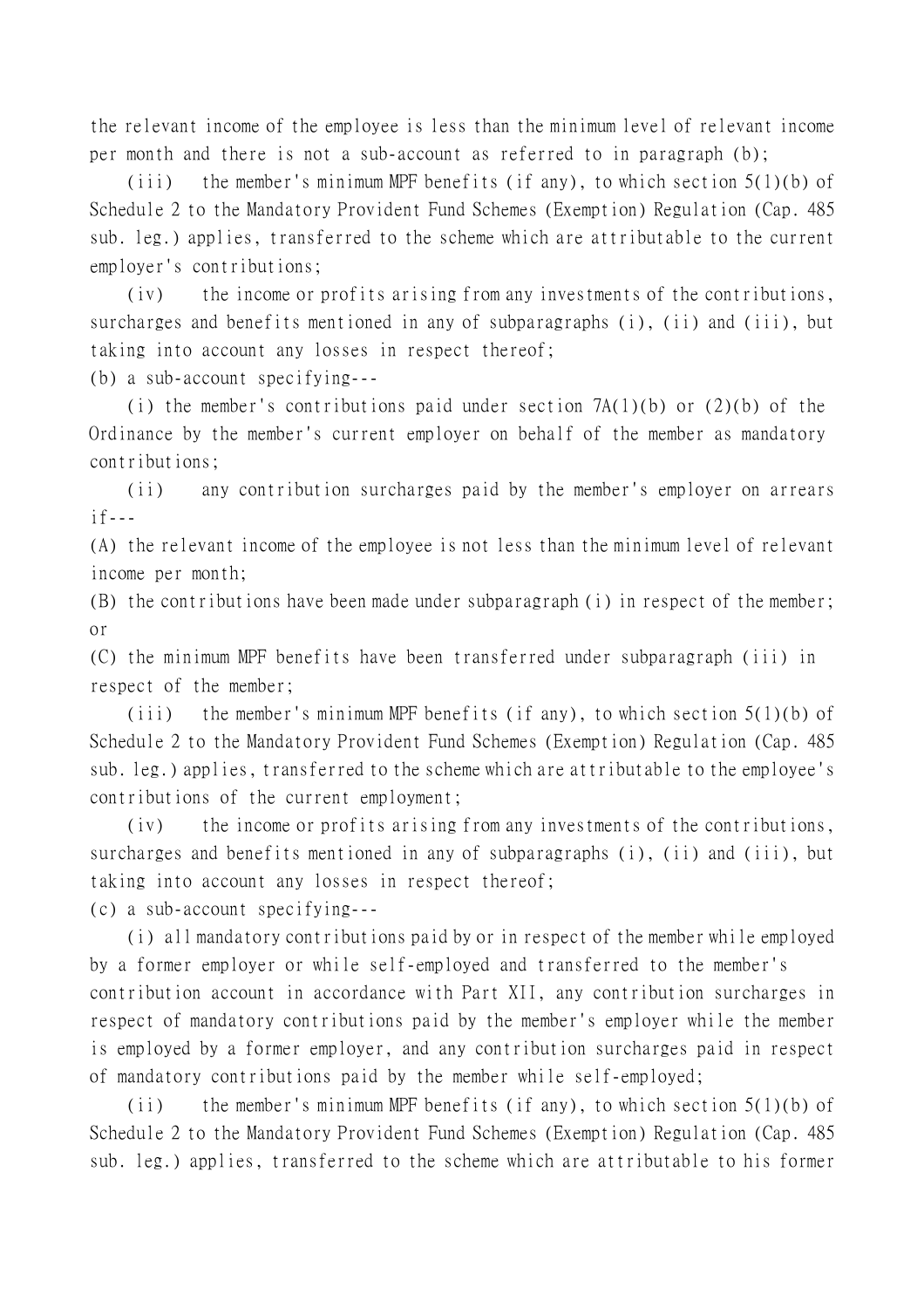employments;

(iii) the income or profits arising from any investments of the contributions, surcharges and benefits mentioned in any of subparagraphs (i) and (ii), but taking into account any losses in respect thereof;

(d) a sub-account specifying---

(i) the voluntary contributions (if any) paid in respect of the member by the member's current employer;

(ii) the amount (other than minimum MPF benefits to which section  $5(1)(b)$  of Schedule 2 to the Mandatory Provident Fund Schemes (Exemption) Regulation (Cap. 485 sub. leg.) applies), if any, transferred to the scheme in respect of the member from an ORSO exempted scheme or an ORSO registered scheme which are attributable to the current employer's contributions;

(iii) the income or profits arising from any investments of the contributions and amount mentioned in any of subparagraphs (i) and (ii), but taking into account any losses in respect thereof;

(e) a sub-account specifying---

(i) the voluntary contributions (if any) paid by the member while employed by the member's current employer;

(ii) the amount (other than minimum MPF benefits to which section 5(1)(b) of Schedule 2 to the Mandatory Provident Fund Schemes (Exemption) Regulation (Cap. 485 sub. leg.) applies), if any, transferred to the scheme in respect of the member from an ORSO exempted scheme or an ORSO registered scheme which are attributable to the employee's contributions of the current employment;

(iii) the income or profits arising from any investments of the contributions and amount mentioned in any of subparagraphs (i) and (ii), but taking into account any losses in respect thereof;

(f) a sub-account specifying---

(i) all voluntary contributions paid by or in respect of the member while employed by a former employer or while self-employed and transferred to the member's contribution account;

(ii) the amount (other than minimum MPF benefits to which section 5(1)(b) of Schedule 2 to the Mandatory Provident Fund Schemes (Exemption) Regulation (Cap. 485 sub. leg.) applies), if any, transferred to the scheme in respect of the member from an ORSO exempted scheme or an ORSO registered scheme which are attributable to the member's former employments;

(iii) the income or profits arising from any investments of the contributions and amount mentioned in any of subparagraphs (i) and (ii), but taking into account any losses in respect thereof.";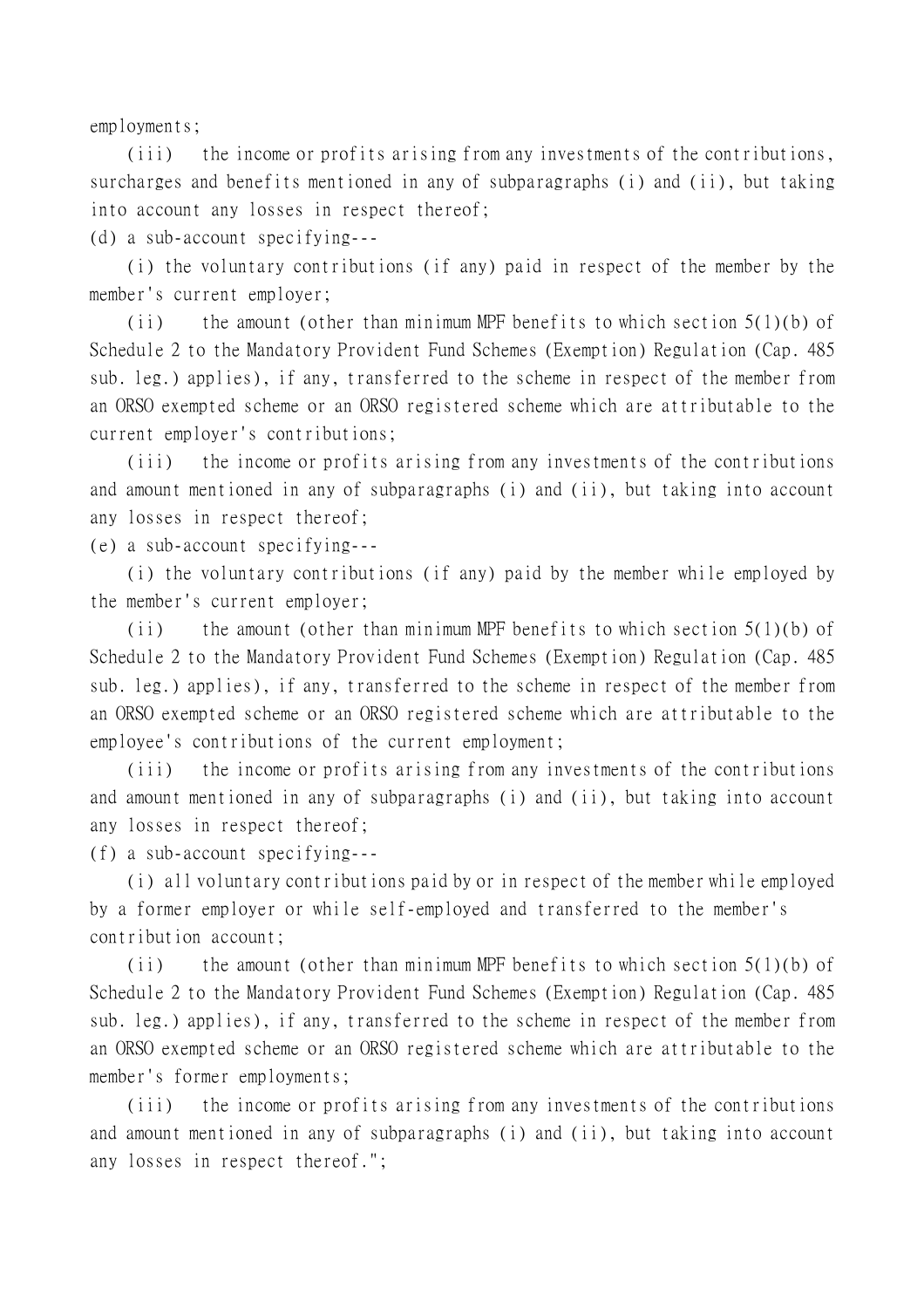(b) by repealing subsection  $(7)(a)$ , (b), (c) and (d) and substituting---

"(a) a sub-account specifying the member's mandatory contributions paid by the member while self-employed, any contribution surcharges paid by the member on arrears, and the income or profits arising from any investments of those contributions and surcharges, but taking into account any losses in respect thereof; (b) a sub-account specifying---

(i) all mandatory contributions paid by or in respect of the member and transferred to the member's contribution account in accordance with Part XII, any contribution surcharges in respect of mandatory contributions paid by the member's employer while the member is employed by a former employer, and any contribution surcharges paid in respect of mandatory contributions paid by the member while self-employed;

(ii) the member's minimum MPF benefits (if any), to which section 5(1)(b) of Schedule 2 to the Mandatory Provident Fund Schemes (Exemption) Regulation (Cap. 485 sub. leg.) applies, transferred to the scheme;

(iii) the income or profits arising from any investments of the contributions, surcharges and benefits mentioned in any of subparagraphs (i) and (ii), but taking into account any losses in respect thereof;

(c) a sub-account specifying the voluntary contributions (if any) paid by the member while self-employed and the income or profits arising from any investments of those contributions, but taking into account any losses in respect thereof; (d) a sub-account specifying---

(i) all voluntary contributions paid by or in respect of the member and transferred to the member's contribution account;

(ii) the amount (other than minimum MPF benefits to which section  $5(1)(b)$  of Schedule 2 to the Mandatory Provident Fund Schemes (Exemption) Regulation (Cap. 485 sub. leg.) applies), if any, transferred to the scheme in respect of the member from an ORSO exempted scheme or an ORSO registered scheme;

(iii) the member's income or profits arising from any investments of the contributions and amount mentioned in any of subparagraphs (i) and (ii), but taking into account any losses in respect thereof.";

(c) by repealing subsection (8)(a) and (b) and substituting---

"(a) a sub-account specifying---

(i) all mandatory contributions paid by or in respect of the member and transferred to the member's preserved account in accordance with Part XII, any contribution surcharges in respect of mandatory contributions paid by the member's employer while the member is employed by a former employer, and any contribution surcharges paid in respect of mandatory contributions paid by the member while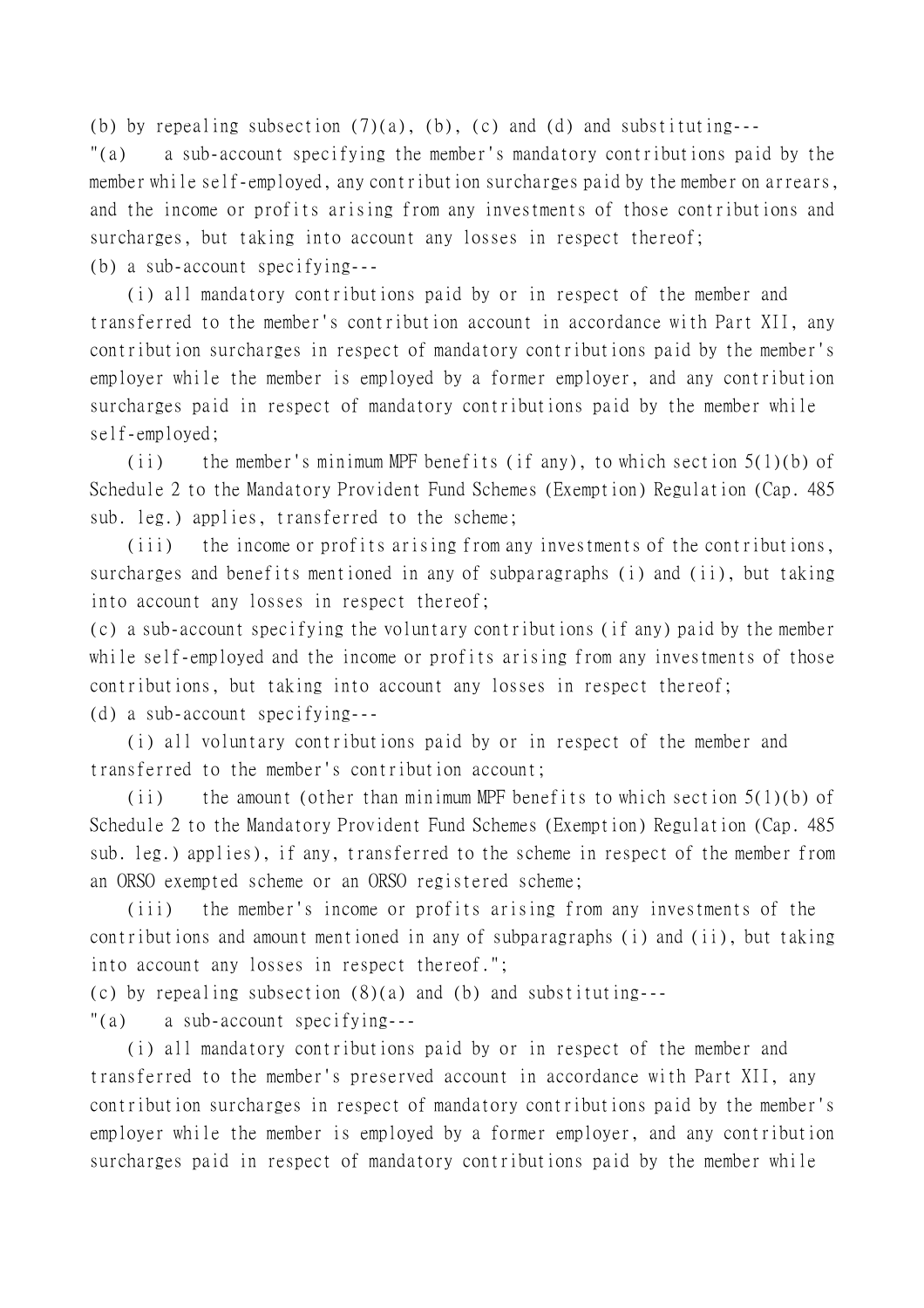self-employed;

(ii) the member's minimum MPF benefits (if any), to which section 5(1)(b) of Schedule 2 to the Mandatory Provident Fund Schemes (Exemption) Regulation (Cap. 485 sub. leg.) applies, transferred to the scheme;

(iii) the income or profits arising from any investments of the contributions, surcharges and benefits mentioned in any of subparagraphs (i) and (ii), but taking into account any losses in respect thereof;

(b) a sub-account specifying---

(i) all voluntary contributions paid by or in respect of the member and transferred to the member's preserved account;

(ii) the amount (other than minimum MPF benefits to which section  $5(1)(b)$  of Schedule 2 to the Mandatory Provident Fund Schemes (Exemption) Regulation (Cap. 485 sub. leg.) applies), if any, transferred to the scheme in respect of the member from an ORSO exempted scheme or an ORSO registered scheme;

(iii) the member's income or profits arising from any investments of the contributions and amount mentioned in any of subparagraphs (i) and (ii), but taking into account any losses in respect thereof.".

9. Definitions

Section 119 is amended---

(a) by repealing the definition of "second payment-period";

(b) by adding---

""subsequent payment-period" (其後付款期) means the period specified in a notice under section 136(6).".

10. Participating employer to calculate relevant income and pay mandatory contributions

Section 122(1) is amended, in the definition of "contribution day", by repealing paragraph  $(b)(i)$  and  $(ii)$  and substituting---

"(i) the 10th day after the last day of the relevant contribution period; or

(ii) the next working day (other than a Saturday) immediately subsequent to the payment of relevant income for the relevant contribution period;".

11. Participating employer to provide remittance

statement to approved trustee

Section 123(3) is amended by repealing "day on which the relevant income for the relevant contribution period is paid to the employee" and substituting "working day mentioned in paragraph (b)(ii) of the definition of "contribution day" in section  $122(1)$ ".

12. Approved trustee to notify defaulters of failure to pay contributions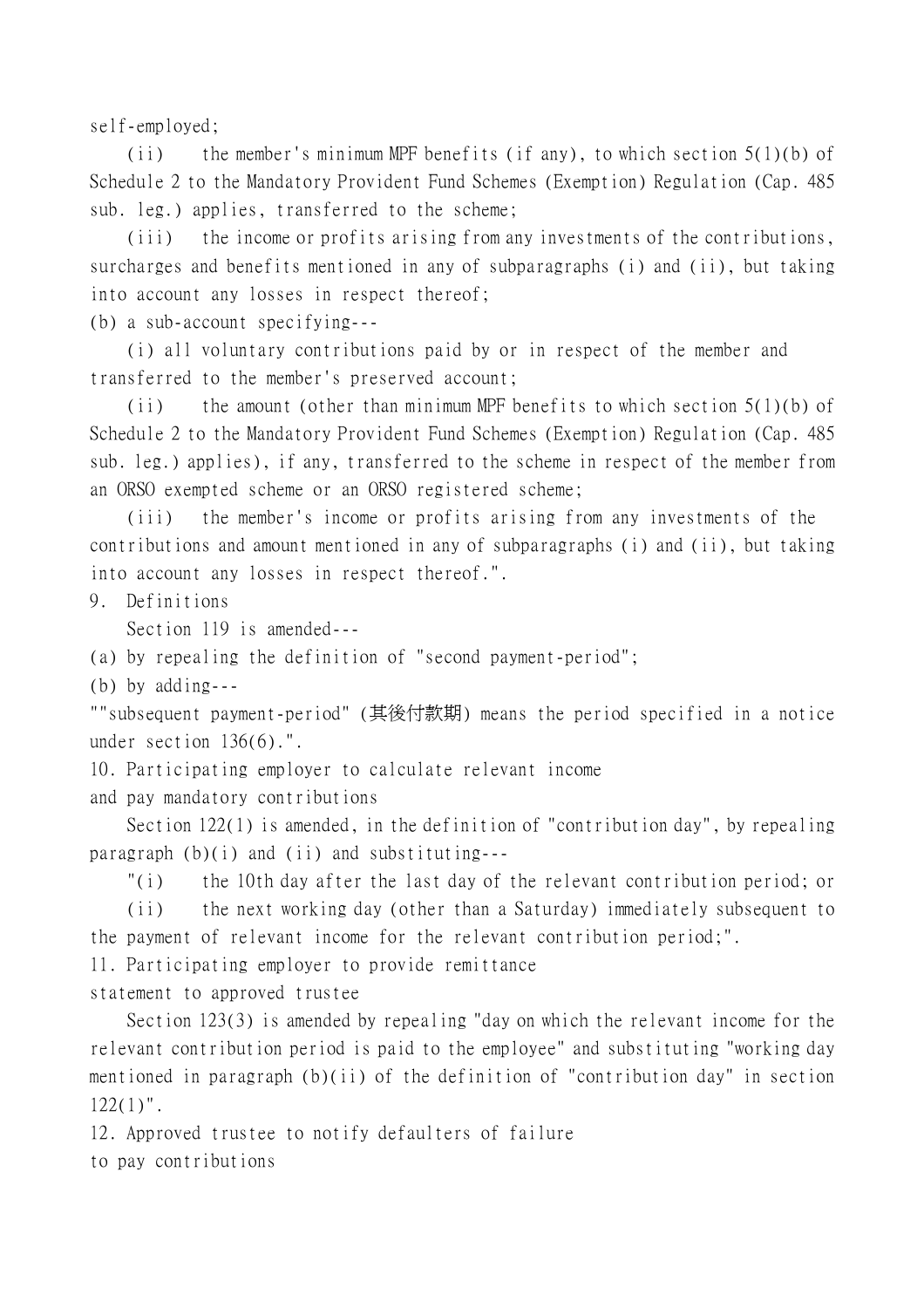Section 133(2) is amended by repealing "day on which the relevant income for the relevant contribution period is paid to the employee" and substituting "working day mentioned in paragraph (b)(ii) of the definition of "contribution day" in section  $122(1)$ ".

13. Contribution surcharge for, and report on,

failure to pay contributions

Section 134 is amended---

(a) in subsection (3), by repealing "day on which the relevant income for the relevant contribution period is paid to the employee" and substituting "working day mentioned in paragraph (b)(ii) of the definition of "contribution day" in section 122(1)"; (b) in subsection (4)(b), by repealing "second" and substituting "relevant subsequent".

14. Authority to give notice to defaulter and approved

trustee to inform Authority of non-payment

Section 136 is amended---

(a) in subsection (5), by adding "or any subsequent payment-period" after "payment-period";

(b) in subsection (6), by repealing "must serve a second" and substituting "may serve another";

(c) by repealing subsection (8).

15. Approved trustee to check calculations of arrears

and contribution surcharge

Section 137(2) is amended by repealing "second" and substituting "relevant subsequent".

16. Participating employer to give monthly pay-records

to scheme members

Section 139(4) is amended by repealing "day on which the relevant income for the relevant contribution period is paid to the employee" and substituting "working day mentioned in paragraph (b)(ii) of the definition of "contribution day" in section  $122(1)$ ".

17. Circumstances in which persons are exempted from operation of the Ordinance

Section 203(1)(b) is amended by repealing "12" and substituting "13".

18. Financial Penalties

Schedule 4 is amended, in Part II---

(a) in item 53, in column 2, by repealing "and (8)";

(b) by adding after item 70---

"70A 167 Approved trustee not to 10,000 20,000 50,000".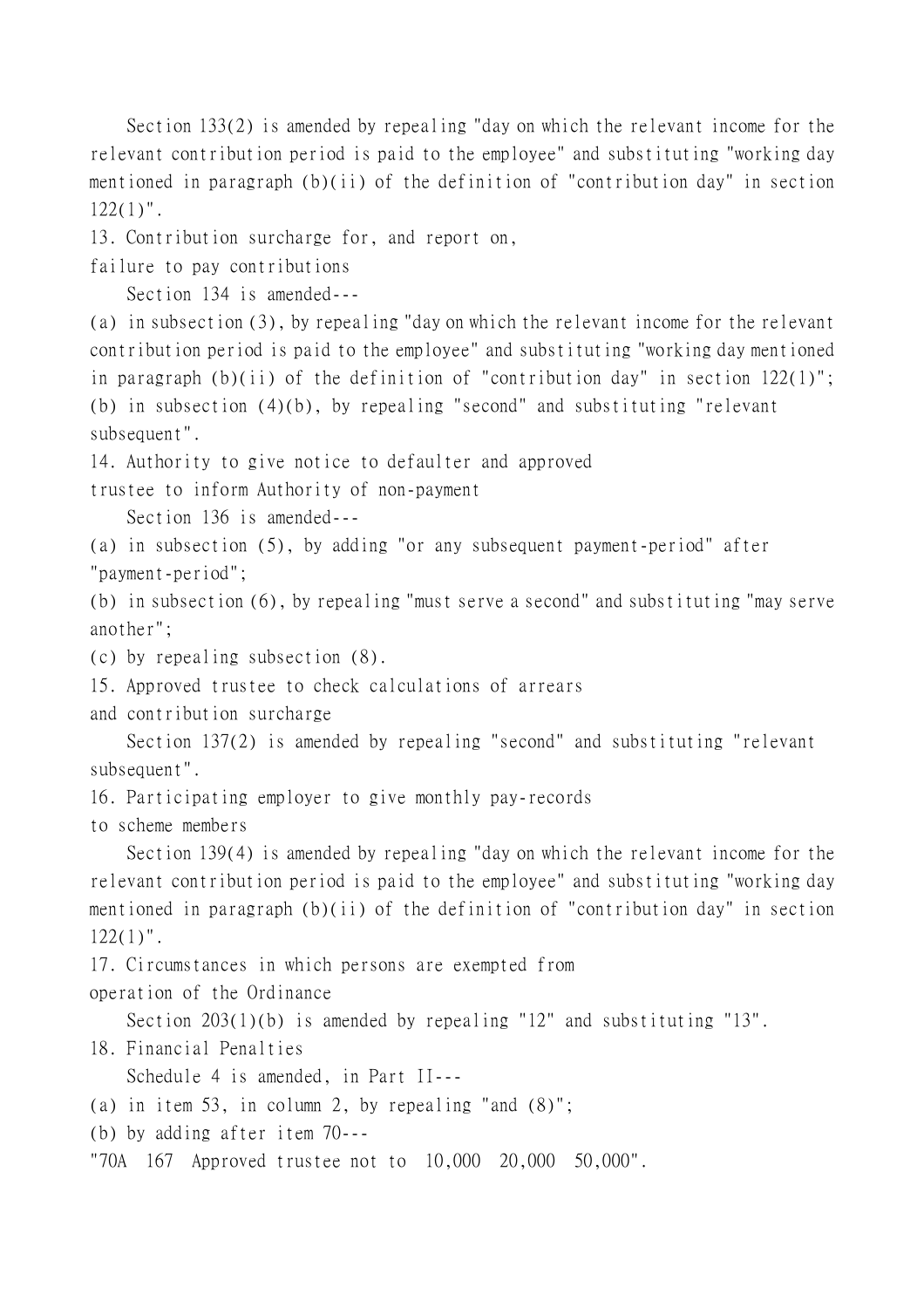pay accrued benefits if scheme accounts are being audited or if scheme is being investigated Explanatory Memorandum

The principal object of this Bill is to amend the Mandatory Provident Fund Schemes Ordinance (Cap. 485) ("the Ordinance") in order to make a number of technical amendments to its provisions which practical experience of the operation of the Ordinance has revealed are necessary or desirable.

2. Clause 2(a)(ii) repeals and replaces the definition of "company". The new definition of "company" is expanded to include a corporation in the case of the provisions of the Ordinance mentioned in paragraph (b) of the new definition. The definition of "corporation" is added by clause  $2(a)(x)$ .

3. Clause 2(a)(iv) repeals and replaces the definition of "governing rules". The new definition of "governing rules", as read with new section 2(3) at clause 2(b), provides a means to exclude certain rules and provisions from the definition.

4. Clause 2(a)(v) repeals and replaces the definition of "mandatory contribution". The new definition of "mandatory contribution" is expanded to cover certain minimum MPF benefits that have been transferred to a registered scheme. The definition of "minimum MPF benefits" is added by clause  $2(a)(x)$ .

5. Clause 2(a)(vi) amends the definition of "master trust scheme" by requiring a master trust scheme to also be open to membership by persons having benefits in an ORSO exempted scheme, or an ORSO registered scheme, within the meaning of section 2(1) of the Mandatory Provident Fund Schemes (Exemption) Regulation (Cap. 485 sub. leg.), and who wish to have those benefits transferred to the master trust scheme. 6. Clause 3 amends section 6E to more clearly set out the full range of the functions of the Mandatory Provident Fund Schemes Authority ("the Authority").

7. Clause 4 adds a new section 6QA to empower the Authority to borrow money with the approval of the Financial Secretary.

8. Clause 7(c) amends section 7C in order to disapply the section to self-employed persons who are less than 18 years of age or who have reached retirement age. Similar amendments are made by clauses 16 and 17 to sections 43C and 45 respectively.

9. Clause 8(a) amends section 11 to, inter alia, provide that a person's employer may arrange for the person to join and pay voluntary contributions to a registered scheme notwithstanding that the person is less than 18 years of age or is of or more than retirement age. The employer may also pay contributions to the scheme, but is not required to do so.

10. Clause 9 amends section 20 to empower the Authority to impose conditions from